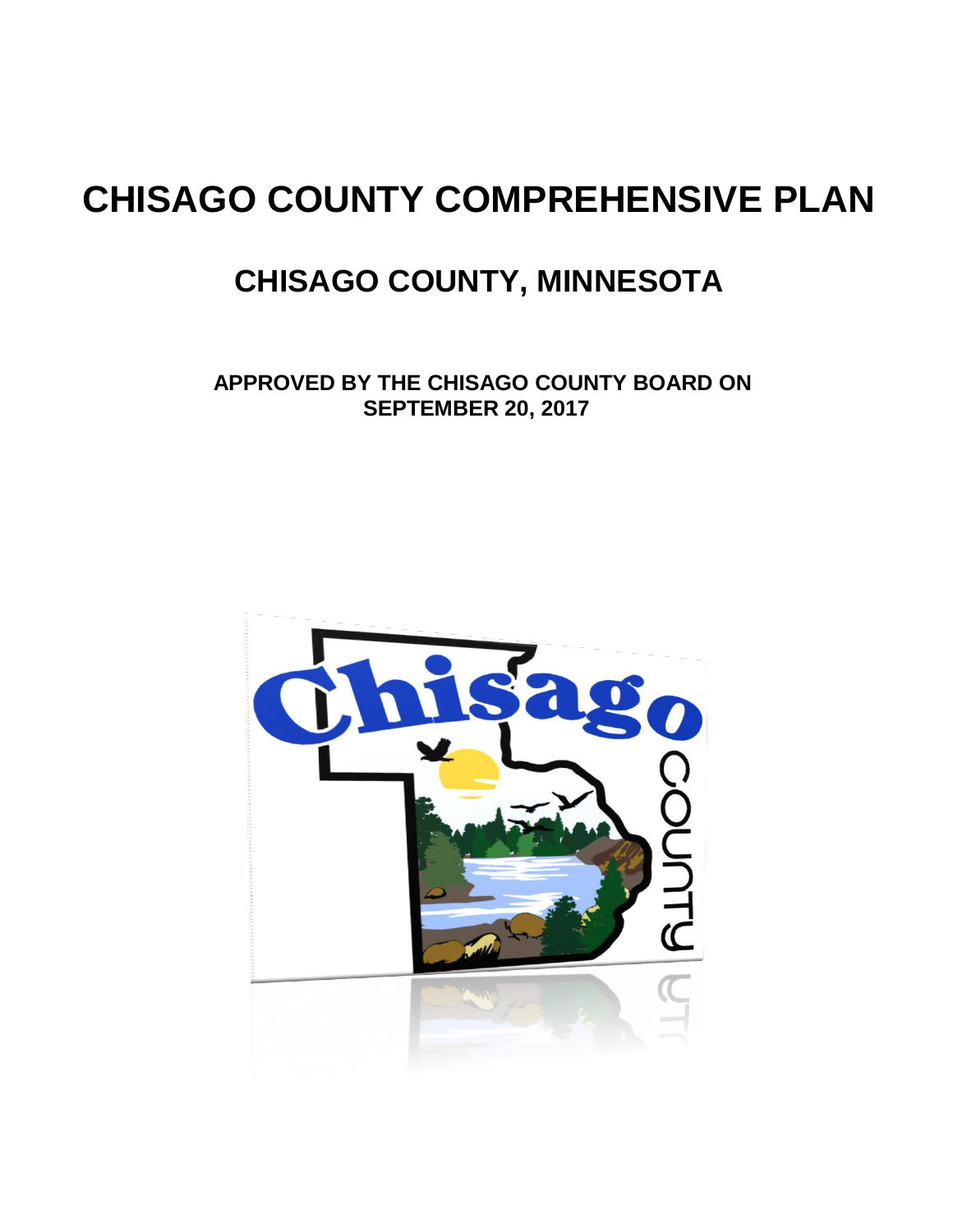### **TABLE OF CONTENTS**

| <b>Chapter One</b>   | Introduction, Purpose, Process,<br>Demographics and Housing Plan                                         |
|----------------------|----------------------------------------------------------------------------------------------------------|
| Chapter Two          | Natural Resources Element                                                                                |
| <b>Chapter Three</b> | Cultural Resources Element                                                                               |
| <b>Chapter Four</b>  | Recreation and Open Space Element -<br>Comprehensive Parks and Trails Plan and<br>Open Space Development |
| <b>Chapter Five</b>  | <b>Agricultural Element</b>                                                                              |
| <b>Chapter Six</b>   | Economic Development Element                                                                             |
| <b>Chapter Seven</b> | Infrastructure Element                                                                                   |
| Chapter Eight        | Intergovernmental Coordination and<br><b>Communication Element</b>                                       |
| <b>Chapter Nine</b>  | Land Use/Growth Management Element                                                                       |
| <b>Chapter Ten</b>   | <b>Implementation Element</b>                                                                            |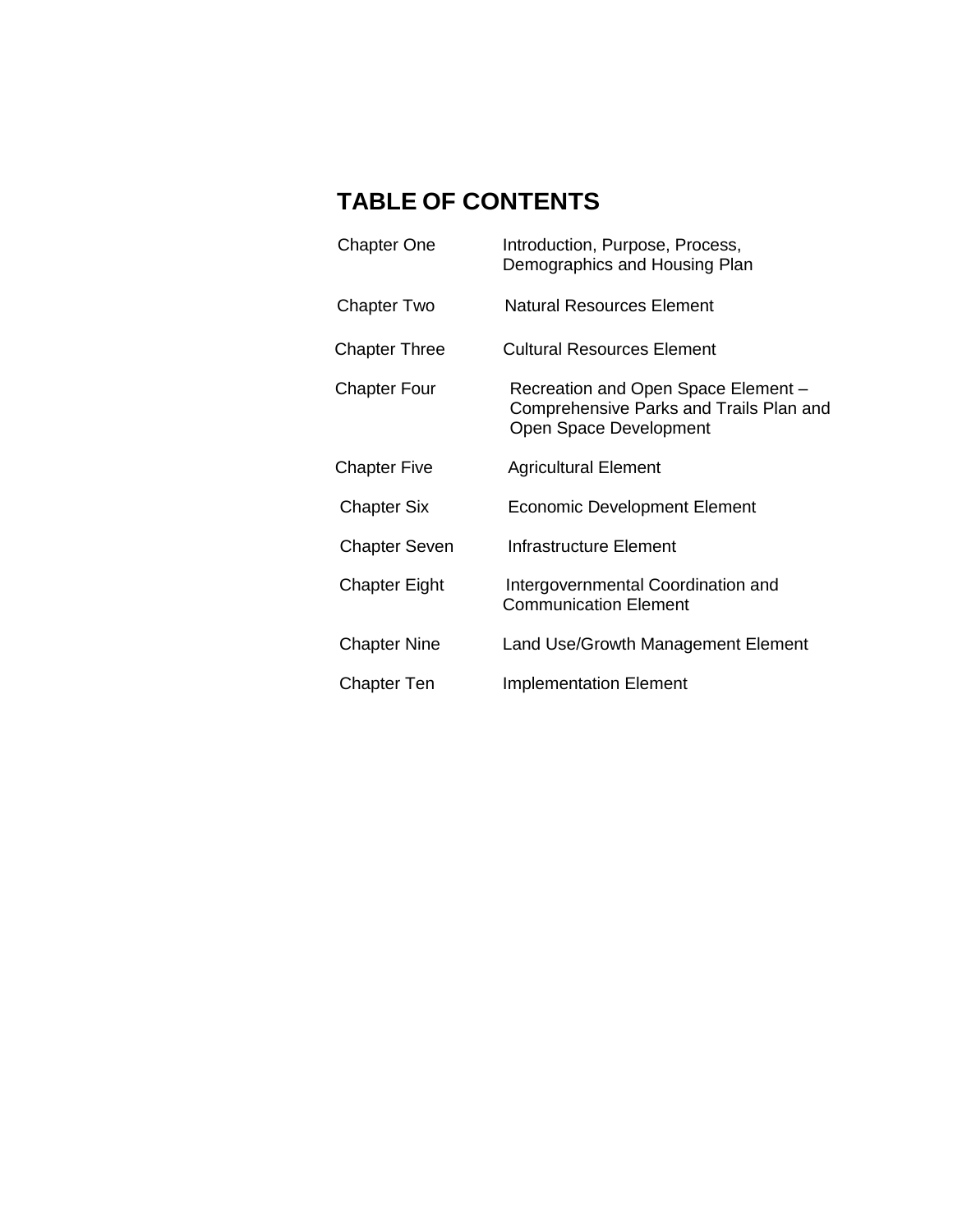#### **ACKNOWLEDGEMENTS**

Many people contributed to the ideas and goals set forth in this plan document. In acknowledgement of their efforts, they are listed below. Without their knowledge, ideas, and time, the development of this plan would have been much more difficult.

#### **Chisago County Board of Commissioners**

Ben Montzka - Chairperson Mike Robinson Rick Greene Lora Walker George McMahon – Vice Chairperson

#### **Chisago County Planning Commission**

Frank Storm – Chairperson Craig Mold – Vice Chairperson Jim Froberg David Whitney Jim McCarthy John Sutcliffe Chris DuBose

Rick Greene – Ex-officio

#### **Chisago County Staff**

#### **County Administrator**

Bruce Messelt

#### **Chisago County Environmental Services Staff**

Kurt Schneider, Director Tara Guy, Assistant Zoning Administrator Ken Roberts, Planner

Beth Johnson, GIS Analyst (Maps and Graphics)